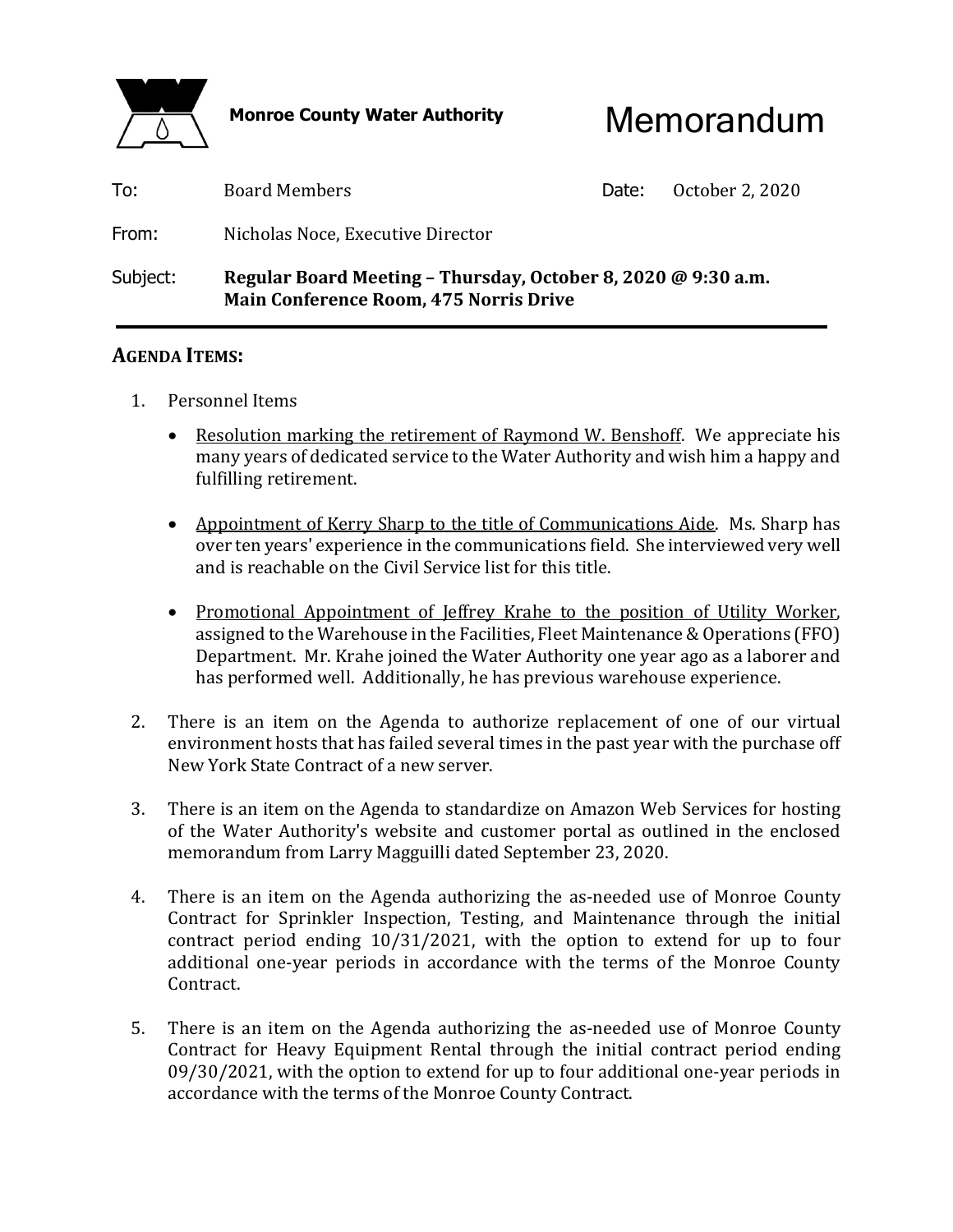- 6. There is an item on the Agenda authorizing an agreement with NYSDOT for their NY-286 (Atlantic Avenue) at Five Mile Line Road Intersection Improvements Project in the Town of Penfield. The NYSDOT's work will include the relocation of two hydrants and the adjustment of approximately seven valve boxes, one meter vault cover, and verification of the location and depth of the water main, relocating the water main as necessary at about three locations to accommodate their work. There will be no cost to the Water Authority.
- 7. There is an item on the Agenda authorizing an agreement with NYSDOT for their NY-390 Corridor Multi-Use Trail System Improvements Project in the Town of Greece. The limits of the project are from Ridgeway Avenue to NYS Route 104 along the easterly side of NYS Route 390. The NYSDOT's work will include the adjustment of approximately five valve boxes, one meter vault cover, and verification of the location and depth of the water main, performing water main relocations as necessary to accommodate their work. There will be no cost to the Water Authority.
- 8. The Authority's Finance Committee met on October 1, 2020, and with their recommendation, an item has been placed on the Agenda to authorize an agreement for Financial Advisor Services.
- 9. A resolution to approve the Authority's Preliminary Budget for Calendar Year 2021 is on the Agenda. Budget information was discussed at Budget Workshop sessions conducted for the Board Members, and the Preliminary Budget has been distributed for their review. This was also on the Finance Committee's October 1st meeting agenda, and having their recommendation, the 2021 Budget will be presented for full Board approval at this meeting.
- 10. The Authority's standard procurement compliance resolution.
- 11. The Authority's Governance Committee met on October 1, 2020, and with their recommendation there are resolutions for the following:
	- Re-adoption of the Conflicts of Interest Policy, as presented.
	- Re-adoption of the Code of Ethics Policy, as presented.
	- Re-adoption of the Policy Governing the Use of Authority Discretionary Funds, as presented.
	- Re-adoption of the Policy Regarding the Acquisition of Interests in Real Property, as presented.
	- Re-adoption of the Disposal Guidelines, as presented.